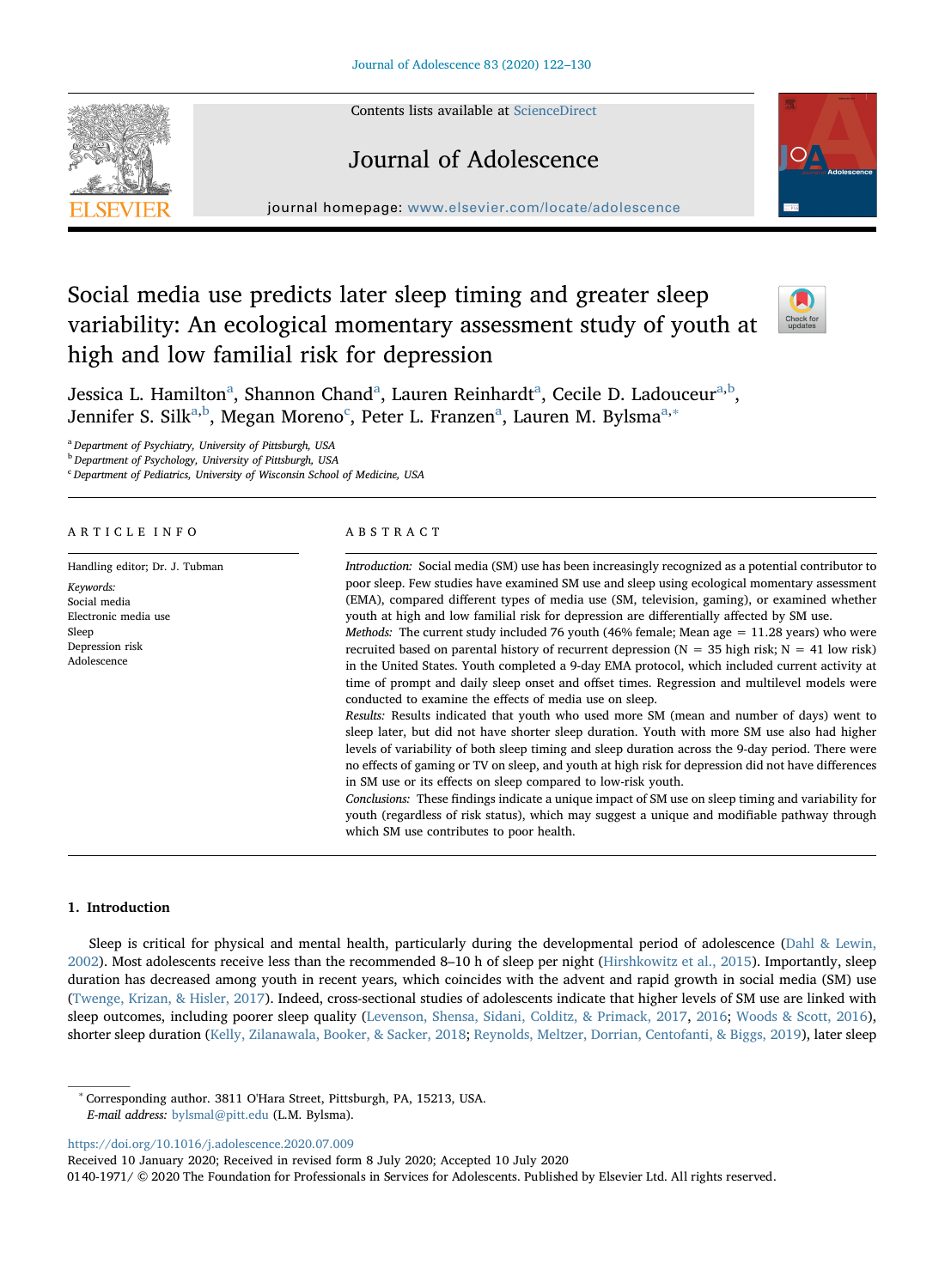timing, longer onset latency, and more daytime sleepiness ([Scott, Biello, & Woods, 2019b](#page-8-4)). To date, no known study has investigated the relationship between SM use and sleep variability (e.g., extent of regularity and/or fluctuations in sleep onset timing and duration), which is linked with mood disorders, suicidality [\(Bernert, Hom, Iwata, & Joiner, 2017;](#page-7-4) [Soehner et al., 2019\)](#page-8-5), and medical health conditions [\(Slavish, Taylor, & Lichstein, 2019\)](#page-8-6). Importantly, sleep disruption (i.e., disruption in duration, timing, and/or variability) is a risk factor for physical and mental health problems ([Roberts, Roberts, & Duong, 2009](#page-8-7)), and adolescence begins a period of increasing risk for the onset of most mental health problems, including depression and suicide [\(CDC, 2018\)](#page-7-5). Thus, it is critical to understand whether SM use is uniquely associated with sleep disruption among adolescents, particularly among youth who might be more vulnerable to the effects of SM use.

Although most types of electronic media, including television and videogaming, have been linked to sleep outcomes (for reviews, see [Cain & Gradisar, 2010;](#page-7-6) [Carter, Rees, Hale, Bhattacharjee, & Paradkar, 2016](#page-7-7); [Hale & Guan, 2015](#page-7-8)), the social aspect of SM may be particularly impactful for youth. While the conceptualization of SM has changed over time with the expansion of applications and platforms, social networking sites (which include features of text/direct messaging) possess certain affordances that distinguish this subset of SM [hereafter referred to as SM]. According to affordance-based models of SM [\(Moreno & Uhls, 2019;](#page-8-8) [Nesi, Choukas-](#page-8-9)[Bradley, & Prinstein, 2018\)](#page-8-9), SM has varying functional affordances, including levels of availability, visualness (i.e., extent of photos/ videos), permanence, publicness, cue absence (i.e., degree of physical [facial/tonal] cues), quantifiablility (e.g., countable social metrics), and asynchronicity (i.e., time lapse between communication) [\(Nesi et al., 2018\)](#page-8-9). These functional affordances and features make this type of SM particularly important to consider for youth outcomes, including sleep ([Scott & Woods, 2019](#page-8-10)). In the context of developmental changes in the importance of peer relationships and status, adolescents have heightened sensitivity to potential social reward or threat ([Breiner et al., 2018](#page-7-9); [Gunther Moor, van Leijenhorst, Rombouts, Crone, & Van der Molen, 2010\)](#page-7-10). This sensitivity may be more pronounced on SM given the social and emotional affordances it provides ([Moreno & Uhls, 2019\)](#page-8-8). Compared to other forms of media, SM has rich social content that is readily accessible any time of the day or night, which may heighten the negative effects of SM use on sleep [\(Crone & Konijn, 2018\)](#page-7-11). Further, adolescents may fear missing out on online interactions that can have offline consequences for peer relationships and status within networks [\(Scott, Biello, & Woods, 2019a](#page-8-11); [Scott & Woods, 2018](#page-8-12)), leading to a feeling of constant threat or worry when not online. Combined with 24/7 expectations of availability, further exacerbated by SM notifications and smartphone accessibility, youth may be able to use SM more easily in bed and have more difficulty disengaging from SM at night, thereby impacting sleep [\(Scott et al., 2019a](#page-8-11); [Scott & Woods, 2019](#page-8-10)).

Little research, however, has empirically examined the associations of different types of media use and sleep, which may shed light on the specificity of these effects to different types of media and potential mechanisms through which media impacts youth sleep. One recent cross-sectional study compared the effects of social messaging (e.g., email, instant messaging, texting, social media sites), television/movie watching, gaming (e.g., playing games on the computer, TV, or a handheld device), and web-surfing on sleep duration and insomnia symptoms ([Li et al., 2019](#page-8-13)). This study demonstrated that all forms of electronic media use were associated with more insomnia symptoms and shorter sleep duration among 15-year-olds ([Li et al., 2019\)](#page-8-13). Yet, research is needed that uses prospective designs and assessments at multiple timepoints, rather than relying on questionnaires of SM use and sleep administered at a single timepoint. Identifying differential effects of media use using a more fine-grained approach may shed light on the pathways through which media impacts sleep, and whether SM use has unique effects.

Importantly, there are important individual differences in whether youth are vulnerable to the negative effects of SM use on sleep. Youth with depression or elevated symptoms are more likely to use SM [\(Shensa, Sidani, Dew, Escobar-Viera, & Primack, 2018\)](#page-8-14) and use it in ways that may be problematic and exacerbate symptoms [\(Radovic, Gmelin, Stein, & Miller, 2017](#page-8-15)). Thus, it is possible that youth who are at heightened risk for depression will be more negatively affected by SM. Offspring of parents with a history of depression are often considered to be 'high risk' for depression and other psychopathology [\(Weissman et al., 2006](#page-8-16)). Specifically, youth of parents with a depression history are at 3–4 times increased risk for depression ([Weissman et al., 2016](#page-8-17)), sleep disturbance ([Hamilton, Ladouceur, Silk, Franzen, & Bylsma, 2020\)](#page-7-12), and emotion dysregulation ([Silk, Shaw, Skuban, Oland, & Kovacs, 2006\)](#page-8-18). Despite not currently having depression themselves, offspring of depressed parents may possess certain cognitive-affective vulnerabilities, such as poorer emotion regulation [\(Silk et al., 2009](#page-8-19)) or cognitive biases ([Joormann, Gilbert, & Gotlib, 2010](#page-7-13)), that increase their use of SM or intensify affective responses to SM content. It is also possible that parenting and environmental differences among those with and without depression histories ([Kopala-Sibley et al., 2017\)](#page-7-14) influence the structure and supervision of youth, including the development and enforcement of rules around technology use or bedtime. As such, these youth could represent a vulnerable group for SM use and its negative consequences. To date, however, no known study has investigated differential patterns or effects of SM use among offspring of parents with depression, which may provide a potential target for selected prevention programs.

#### 1.1. The current study

To advance our understanding of SM use and sleep, the current study uses ecological momentary assessment (EMA) to capture digital media use and compare the effects of different types of electronic media use, including SM, television (TV), and gaming, on domains of sleep. Importantly, the current study also examines multiple sleep characteristics using an ecologically-valid approach of daily sleep diaries to assess sleep duration, timing, and variability across multiple days, and evaluates differential effects of SM use on sleep youth at high- and low-risk for depression (based on having a biological parent with a recurrent history of depression). Overall, we hypothesize that youth with higher levels of all media use (SM, TV, or gaming) will have poorer sleep (shorter duration, later timing, and more variable), but that SM use will have a particularly strong association with sleep domains compared to TV or gaming use. As an exploratory aim, we examined whether youth with parents with a depression history and without any lifetime history of psychopathology (high- and low-risk, respectively) had different patterns of SM use. We further tested whether high risk youth were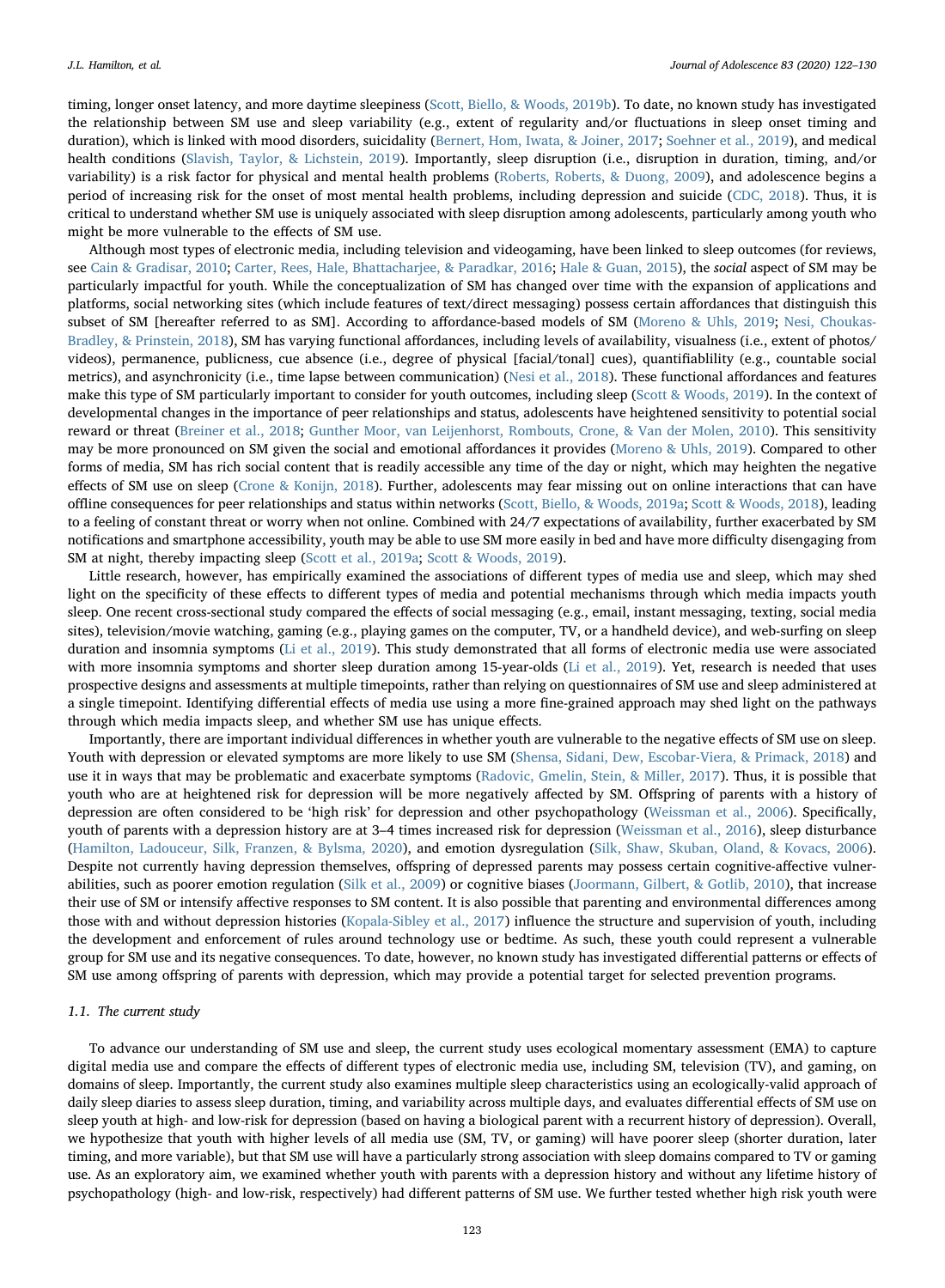more vulnerable to the effect of SM use on sleep, expecting that high-risk youth would be more vulnerable to SM's effects. Identifying whether high- and low- risk youth have distinct SM use and its potential impact on sleep may provide preliminary information about the potential pathways through which SM use affects risk for mental health symptoms.

# 2. Method

#### 2.1. Study recruitment and procedure

Recruitment and Clinical Assessment. Male and female youth aged 9 to 13 were recruited from the community as part of a larger study on neurobehavioral indices of emotional functioning and depression risk [\(Hamilton et al., 2020](#page-7-12)). Families were recruited to participate in the study through local advertising (e.g., websites, research registries). Potential participants completed a phone screening about parental and child mental health history, and eligible participants (both child and one of his/her biological parents) completed a semi-structured diagnostic interview with trained interviewers to confirm diagnoses. Youth were recruited on the basis of having at least one biological parent with recurrent depression (2 or more episodes; 88% were mothers), deemed "High Risk". Youth of parents without a lifetime history of psychopathology were considered to be at "Low Risk." Given the larger goal of the study to identify risk factors for future depression among youth, exclusion criteria for all participants included parental history of mania or psychosis, which may differently affect youth outcomes and identified risk factors. For youth to be eligible for the 'Low Risk' group, parents could not have any current or lifetime history of psychopathology. Similarly, youth in the study were excluded if they met diagnostic criteria for a current or lifetime history of a depressive disorder, or any pervasive developmental disorder, intellectual disability, history of substance abuse/dependence, or a serious head injury or neurological condition, which may impact completion of study procedures. Participants who were eligible following the clinical interview completed questionnaires about youth depressive symptoms, pubertal development, and demographic information. Both parent and child provided consent and assent prior to the study procedures and were compensated for their time and participation. The local Institutional Review Board approved all study procedures. Data collection occurred throughout the year from 2015 to 2017. In the current study, each participant had one period of EMA data collection.

EMA Protocol. Following the clinical assessments, eligible youth then completed a 9-day EMA data collection for five weekdays and four weekend days throughout the year (always beginning on a Saturday). EMA included dropdown menu options about current activity at time of the prompt (e.g., media use) and a morning sleep diary for youth to report sleep onset and offset times. The protocol was administered using a custom app (based on the WebDataXpress platform developed locally) installed on Android smartphones, which were provided to all participants for the study duration. Participants were permitted to download child-appropriate external applications on the smartphones and use the phone for their personal use during the study (although voice calls and SMS picture messaging were blocked).

Weekday prompts were delivered three times during specified time frames (between 4:00PM-9:30PM) and once in the morning. Weekend prompts were delivered eight times and occurred at random between 10:00AM–10:00PM (not more than once per 1.5 h). Participants included in the current study had to have completed at least one daily sleep diary and have complete data on independent variables included in analyses, which resulted in 76 people (out of 89 who completed EMA). There were no significant differences on study variables between participants in the present study compared to those not included from the larger sample.

# 2.2. Baseline measures

Youth Depressive Symptoms. Youth reported their depressive symptoms using the 33-item Mood and Feelings Questionnaire (MFQ)- Long Form ([Angold et al., 1995\)](#page-7-15). The sleep items were removed from the total score to avoid confounding in analyzing the association of sleep and depressive symptoms, with scores ranging from 0 to 61 for the MFQ. Internal reliability for the MFQ in the current sample with sleep items removed ( $\alpha = 0.96$ ) was excellent.

Puberty. We assessed pubertal development using the Pubertal Development Scale [\(Petersen, Crockett, Richards, & Boxer, 1988](#page-8-20)). The PDS is a well-validated measure of self-reported pubertal development, with higher scores reflecting more pubertal maturation. Scores were calculated using a coding system that parallels the Tanner Stages and converts the PDS to a 5-point scale ([Shirtcli](#page-8-21)ff, Dahl, [& Pollak, 2009](#page-8-21)).

#### 2.3. EMA measures

Sleep Duration and Timing. On morning sleep diaries, youth reported the timing of sleep onset ("About what time did you go to sleep last night?"), which was used to assess the onset of sleep, which is one key characteristic of sleep timing. Youth also reported timing of sleep offset ("About what time did you wake up this morning?"). Sleep onset and offset times were used to calculate a proxy of sleep duration (e.g., difference between sleep offset and onset times). Since the sleep diary did not include an item on waking after sleep onset, estimates of sleep duration are likely to be inflated in some individuals. Self-reported sleep has demonstrated modest to strong correlations with actigraphy-derived sleep parameters among youth ([Wolfson et al., 2003\)](#page-8-22). Variability of sleep was calculated using each individual's standard deviation for both sleep duration and sleep onset over the 9-day period ([Bei et al., 2017](#page-7-16)).

Media Use Frequency. On the EMA prompt, participants were asked "What were you doing when the phone beeped?" Participants could respond with up to 43 possible activities, which included media use and an 'Other' category with text write-in. The 'Social media use' [SM use] category was defined as "Facebook, Instagram, Twitter, or other social networking" and "Texting a friend or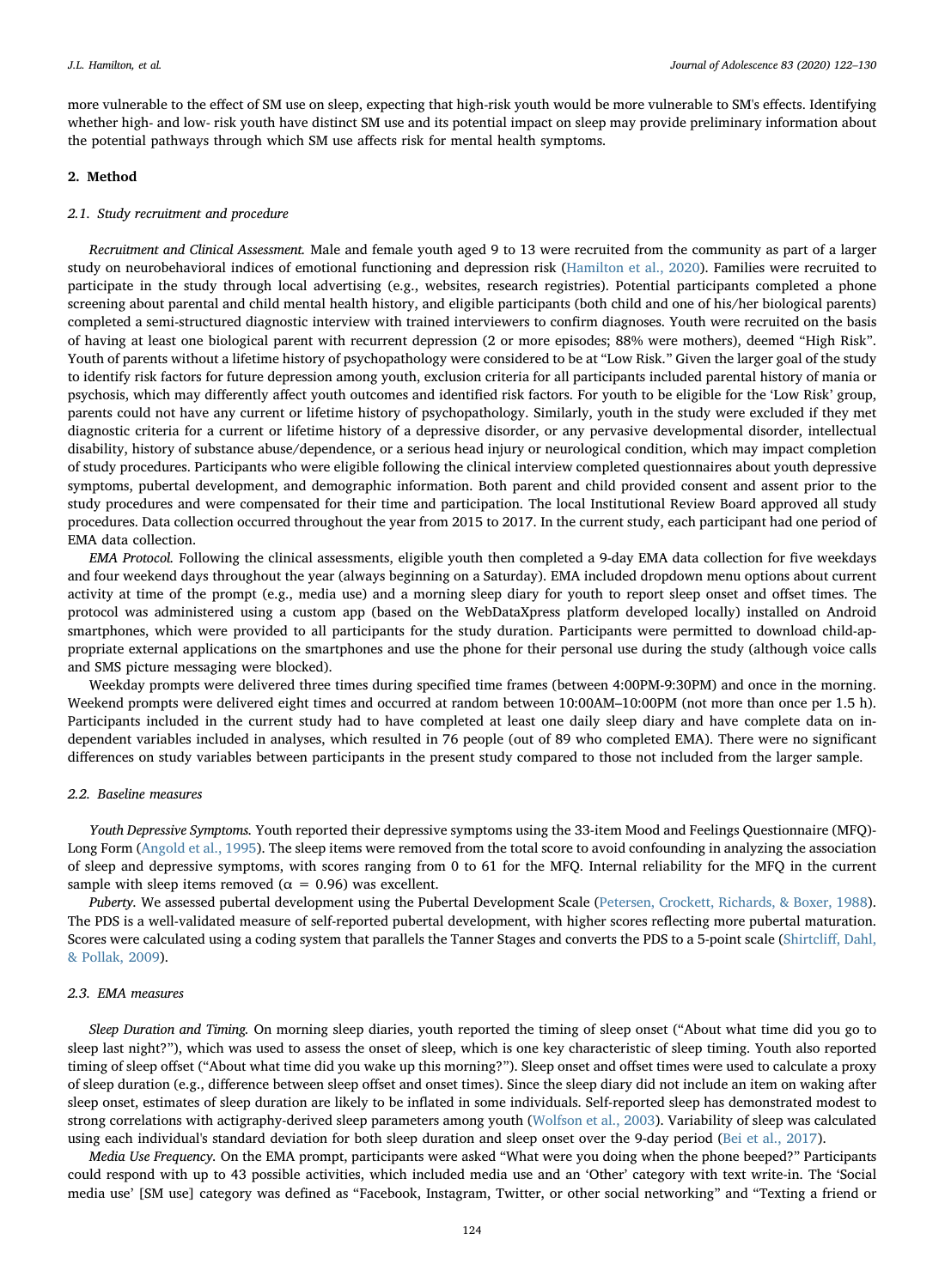chatting online." The questions did not specify the device on which these activities occurred. Responses were dichotomized at each prompt (0/1) based on participant endorsement of either activity. TV/Video-watching included the item "Watching TV or a movie at home or someone's house." Gaming included items of "Playing video games (on a game console or computer)" or "Online gaming with another person," which was dichotomized (0/1) at each prompt. As noted above, online gaming was not considered a form of SM in the current study. A total of 12 prompts were originally coded by the participant as 'Other' and recoded by three trained coders into the media use categories based on written responses with excellent agreement  $(K = 0.95)$ . Example items recoded for each category included "playing Minecraft" or "playing games on phone" (recoded Gaming), "posting on Instagram" (recoded SM use), and "watching videos" (recoded TV or Video). Each person's individual mean (or ratio) of the endorsed category relative to the total number of EMA prompts completed that day was uniformly multiplied by 100 to reflect percentage of daily media use as a proxy for frequency. Daily and overall means, as well as the total number of days where participants used each media were calculated. Given the younger sample in this study and frequency of SM endorsed (see below), individuals also were categorized as a "SM User (1)" vs. "Non-SM user (0)" whether they reported any or no SM use over the 9-day EMA period.

#### 2.4. Statistical analyses

First, we examined our data distributions for media use and sleep variables. There were 9 outliers for sleep variables and mean media use across all observations ( $\pm 2$  SD above or below the mean); thus, analyses were conducted both with and without these values for sensitivity. Given similar study findings, results from the full sample are presented. Descriptive statistics and bivariate correlations for primary variables were examined, and t-tests were conducted to examine demographic differences of media use by sex and age. We also examined media use by weekday vs. weekend and timing of study completion (school-break/school year). In all analyses, we covaried youth pubertal development, age, sex, youth current depressive symptoms, and school-break timing.

For analyses examining whether media use was associated with sleep variability of timing and duration, we conducted linear regression analyses in R 3.6 with average levels (or percentage) of media use endorsed as the main predictors. Given the large number of zeros for SM use and gaming, we also examined the number of days for each type of media use over the study period. Supplemental analyses were conducted to determine the effects of whether the individual did or did not use any SM or gaming (dichotomized variable of SM user (1) or non-SM user (0)). For analyses predicting daily sleep timing (i.e., onset) and duration, we conducted multilevel modeling in R with Full Information Maximum Likelihood (FIML). However, due to limited daily endorsement of media use, models included media use at the between-person level only, including mean-levels of use over the 9-day period and number of days of media use predicting average (intercept) of daily sleep timing and sleep duration over the study period. Fixed effects were entered for all covariates, and random effects were included for the intercepts of sleep parameters. Supplemental analyses were conducted for weekdays and weekend days separately for sleep timing and duration. For our exploratory aim to examine whether high and low risk youth had different effects of SM on sleep, we conducted t-tests to assess differences in SM use and moderation analyses with mean-level variables predicting sleep variability and the intercept of sleep duration and timing. When significant, these interactions were probed for high and low risk youth at high and low levels of SM use.

# 3. Results

A total of 76 youth were included in the present analyses: 35 (51% female) high-risk and 41 (56% female) low-risk youth. Demographic information and means of primary study variables for the full sample and by risk status are included in [Table 1.](#page-4-0) Bivariate correlations are provided in [Table 2](#page-4-1). On average, youth completed 32 EMA prompts (68%; range from 5 to 46) out of 47 possible diaries. Total number of EMA responses were not correlated with any study variables (r's < 0.17). Overall, 61% of youth reported any SM use, 62% reported any videogame use, and 93% reported any TV use at the time of prompt over the 9 days. There were no differences in media use for those who completed the study in the school year versus school break ( $t's < 1.4$ ). Interestingly, there were no differences in sleep duration or timing between youth at high- and low-risk  $(t < 1.33)$ , nor were there differences in SM, TV, or gaming use  $(t < 0.75)$ .

#### 3.1. Media use predicting sleep duration and timing

In our multilevel models, there was significant variance in average sleep duration and sleep timing at both the between- and within-person levels. Overall, our models indicated that there was a significant main effect of mean SM use, but not gaming or television use, on timing [\(Table 3](#page-4-2)), such that youth with more SM use had later average sleep timing over the EMA period. Similarly, there was a significant effect of days of SM use, but not gaming or television, on timing, with more SM days associated with later sleep timing during the study period (Est = .17,  $SE = 0.06$ ,  $p < .01$ ). There were no main effects on sleep duration of media use mean ([Table 3](#page-4-2)) or number of days for SM use (Est = -0.06, SE = 0.05, p = .23), gaming (Est = 0.05, SE = 0.06, p = .40), or television (Est =  $-0.02$ , SE = 0.05, p = .75). For our supplemental analyses by week and weekend days, results remained largely the same. However, the strength of association between SM use and later timing was larger for weekdays than weekend days (Supplemental Tables 1 and 2).

#### 3.2. Media use predicting variability of sleep duration and timing

For our regression analyses predicting variability of sleep timing and duration over the 9-day period, we found a significant main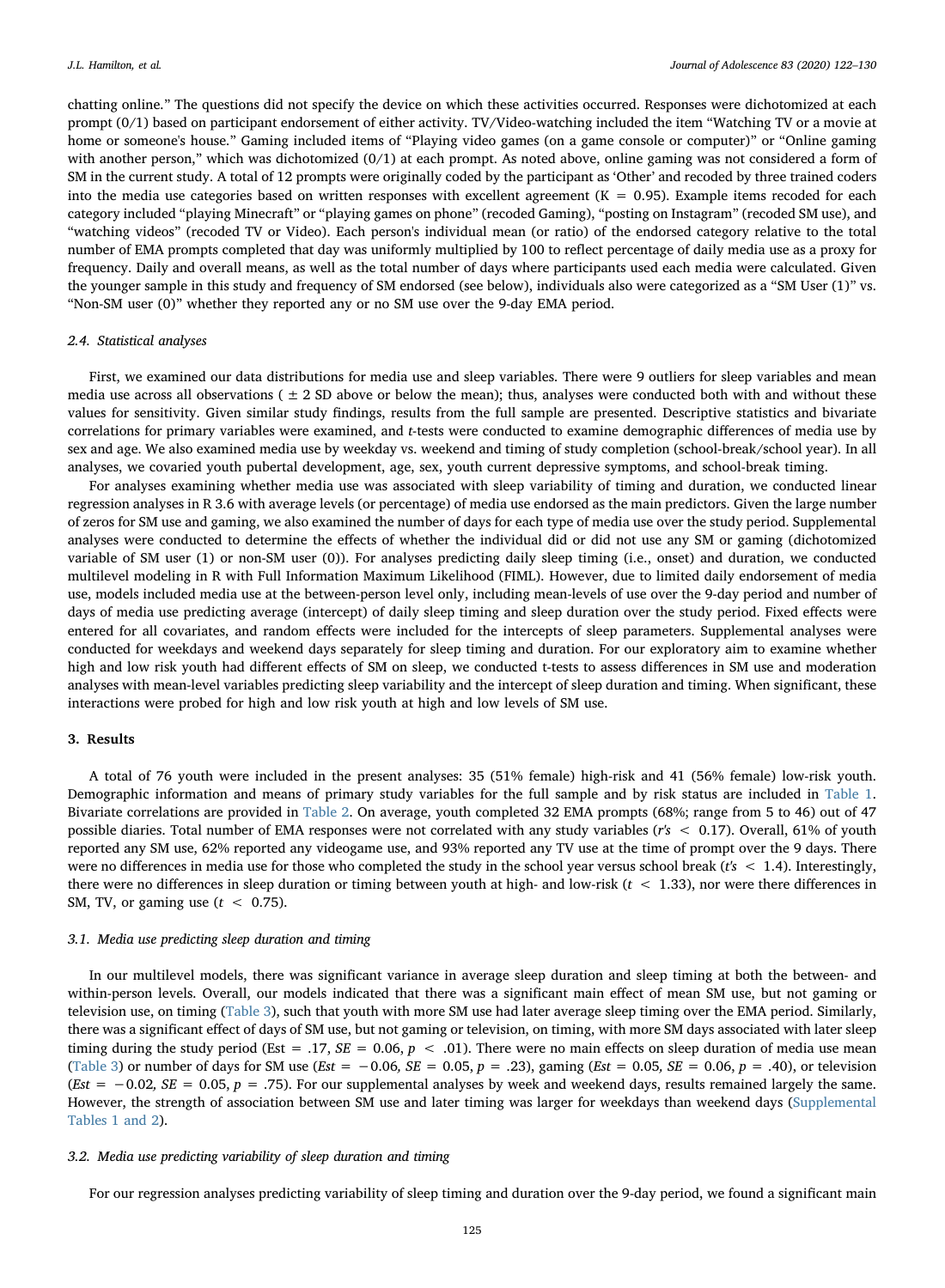# <span id="page-4-0"></span>Table 1

Demographics of overall sample and by youth high- and low-risk status.

|                            | Overall Sample ( $N = 76$ ) |       | High Risk $(N = 35)$ |       |       | Low Risk $(N = 41)$ |       |       | <b>Statistical Difference</b> |  |
|----------------------------|-----------------------------|-------|----------------------|-------|-------|---------------------|-------|-------|-------------------------------|--|
|                            | M(N)                        | SD(%) | M(N)                 | SD(%) |       | M(N)                | SD(%) |       | $t(x^2)$                      |  |
| Demographic                |                             |       |                      |       |       |                     |       |       |                               |  |
| Sex (% male)               | 41                          | 54%   | 18                   |       | 51%   | 23                  |       | 56%   | .17                           |  |
| Child Age                  | 11.28                       | 1.45  | 11.29                |       | 1.53  | 11.26               |       | 1.39  | .11                           |  |
| Race (% AA)                | 40                          | 53%   | 20                   |       | 57%   | 20                  |       | 49%   | .53                           |  |
| Puberty                    | 2.88                        | 1.15  | 3.00                 |       | 1.15  | 2.78                |       | 1.15  | .82                           |  |
| Depressive Symptoms        | 8.23                        | 10.74 | 9.60                 |       | 10.88 | 7.07                |       | 10.62 | 1.02                          |  |
| <b>Sleep Variables</b>     |                             |       |                      |       |       |                     |       |       |                               |  |
| Sleep Duration Mean        | 9.05                        | 0.98  | 9.12                 |       | 1.02  | 8.99                |       | .94   | .53                           |  |
| Sleep Duration Variability | 1.45                        | 0.98  | 1.62                 |       | 1.23  | 1.31                |       | .69   | 1.33                          |  |
| Sleep Onset Mean           | 23.12                       | 1.50  | 23.30                |       | 1.61  | 22.96               |       | 1.40  | .97                           |  |
| Sleep Onset Variability    | 1.07                        | 0.53  | 1.12                 |       | .59   | 1.02                |       | .49   | .78                           |  |
| Media Use                  |                             |       |                      |       |       |                     |       |       |                               |  |
| SM use                     | 9.57                        | 16.80 | 8.04                 |       | 13.43 | 10.88               |       | 19.30 | .75                           |  |
| TV use                     | 19.00                       | 15.41 | 18.82                | 16.63 |       | 19.15               |       | 14.50 | .09                           |  |
| Videogame use              | 9.09                        | 14.01 | 8.46                 | 11.28 |       | 9.63                |       | 16.11 | .37                           |  |
| SM days                    | 1.87                        | 2.35  | 1.63                 | 2.26  |       | 2.07                | 2.43  |       | .82                           |  |
| TV days                    | 1.93                        | 2.35  | 3.20                 | 2.50  |       | 4.02                | 2.32  |       | .26                           |  |
| Videogame days             | 3.64                        | 2.31  | 1.86                 | 2.25  |       | 2.00                | 2.24  |       | 1.57                          |  |

Note: \*p < .05, \*\*p < .01, \*\*\*p < .001. Youth who did not identify as White or Black/African American identified as biracial (N = 3), Asian American (N = 1), Pacific Islander (N = 2), or Native American (N = 2). Sex is coded as  $0 =$  female; 1 = male. SM = Social Media. Use reflects percentage of EMA prompts endorsed out of total number of EMA prompts over study period. Days reflects total number of days in which media was endorsed for each type.

# <span id="page-4-1"></span>Table 2

Bivariate correlations of study variables.

| Variable                      |                          | $\overline{2}$ | 3      | $\overline{4}$           | 5                        | 6      | 7      | 8      | 9     | 10 |
|-------------------------------|--------------------------|----------------|--------|--------------------------|--------------------------|--------|--------|--------|-------|----|
| 1. Child Age                  | $\overline{\phantom{0}}$ |                |        |                          |                          |        |        |        |       |    |
| 2. Puberty                    | .55                      | -              |        |                          |                          |        |        |        |       |    |
| 3. Depressive Symptoms        | .15                      | .17            | -      |                          |                          |        |        |        |       |    |
| 4. Sleep Onset Mean           | .16                      | .19            | .10    | $\overline{\phantom{0}}$ |                          |        |        |        |       |    |
| 5. Sleep Duration Mean        | $-.03$                   | .04            | .12    | $-.59$                   | $\overline{\phantom{0}}$ |        |        |        |       |    |
| 6. Sleep Duration Variability | .06                      | .20            | .18    | .48                      | $-15$                    | -      |        |        |       |    |
| 7. Sleep Onset Variability    | $-.03$                   | .18            | .15    | .44                      | $-18$                    | .70    |        |        |       |    |
| 8. SM use                     | .06                      | $-.02$         | $-.04$ | .22                      | $-13$                    | .24    | .28    |        |       |    |
| 9. TV use                     | $-.09$                   | .02            | $-.02$ | $-16$                    | .06                      | .05    | $-.00$ | .08    | -     |    |
| 10. Videogame use             | .03                      | $-17$          | $-.12$ | $-.03$                   | .02                      | $-.14$ | $-19$  | $-.02$ | $-12$ |    |
|                               |                          |                |        |                          |                          |        |        |        |       |    |

Note. SM = Social Media. Correlations above 0.22 and above are significant.

# <span id="page-4-2"></span>Table 3

Multi-level models of media use predicting average sleep timing and sleep duration.

| <b>Predictors</b>                          | Sleep Timing |                |             |           | Sleep Duration |             |  |  |
|--------------------------------------------|--------------|----------------|-------------|-----------|----------------|-------------|--|--|
|                                            | Estimates    | <b>CI</b>      | p           | Estimates | <b>CI</b>      | p           |  |  |
| (Intercept)                                | 21.67        | 19.34-24.00    | ${}< 0.001$ | 9.86      | 7.99-11.73     | ${}< 0.001$ |  |  |
| <b>Risk Status</b>                         | 0.10         | $-0.46 - 0.67$ | 0.72        | 0.07      | $-0.38 - 0.53$ | 0.75        |  |  |
| Child age                                  | 0.00         | $-0.24 - 0.24$ | 0.99        | $-0.09$   | $-0.28 - 0.11$ | 0.39        |  |  |
| Sex                                        | 0.61         | $-0.06 - 1.28$ | 0.08        | $-0.41$   | $-0.95 - 0.13$ | 0.14        |  |  |
| Depressive Symptoms                        | $-0.00$      | $-0.03 - 0.03$ | 0.90        | 0.01      | $-0.01 - 0.03$ | 0.41        |  |  |
| Puberty                                    | 0.31         | $-0.00 - 0.62$ | 0.06        | 0.05      | $-0.20 - 0.31$ | 0.68        |  |  |
| School-break                               | 1.25         | $0.63 - 1.86$  | ${}< 0.001$ | $-0.12$   | $-0.61 - 0.38$ | 0.64        |  |  |
| TV use                                     | $-0.02$      | $-0.04 - 0.00$ | 0.08        | 0.00      | $-0.01 - 0.02$ | 0.57        |  |  |
| Videogame use                              | $-0.01$      | $-0.04 - 0.01$ | 0.28        | 0.01      | $-0.01 - 0.03$ | 0.24        |  |  |
| SM use                                     | 0.02         | $0.01 - 0.04$  | 0.01        | $-0.01$   | $-0.02 - 0.01$ | 0.22        |  |  |
| <b>Random Effects</b>                      |              |                |             |           |                |             |  |  |
| Residual Variance $(\sigma^{2})$           | $1.38*$      |                |             | $2.56*$   |                |             |  |  |
| Random intercept variance ( $\tau_{000}$ ) | $1.28*$      |                |             | $0.60*$   |                |             |  |  |

Note: CI = Confidence Intervals; SM = Social Media. Media use reflects the percentage of endorsed prompts relative to total study EMA prompts over the entire study period. Risk status coded as 0 = Low Risk; 1 = High Risk. Sex is coded as 0 = Female; 1 = Male. Sleep timing refers to the timing of sleep onset.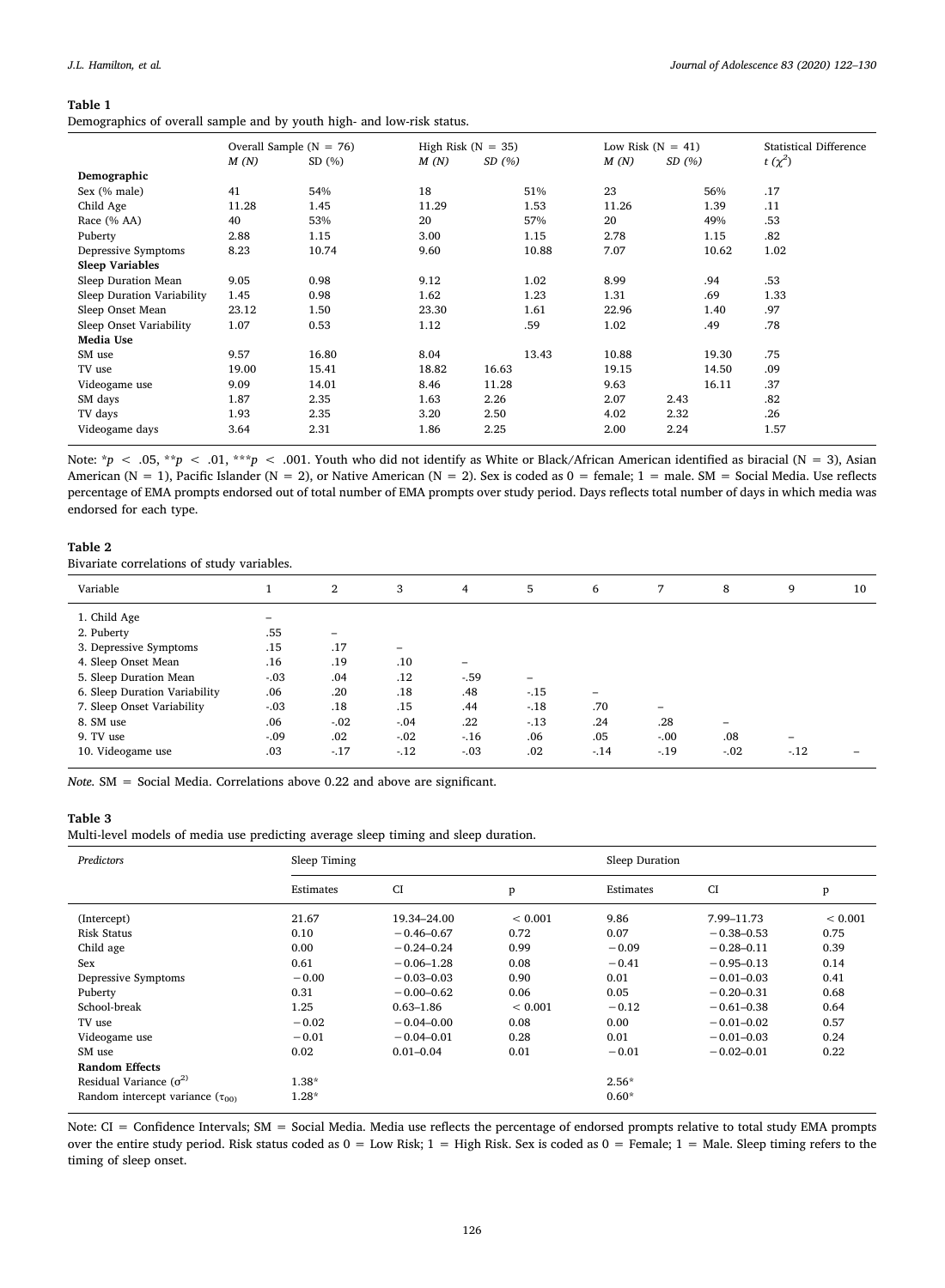#### J.L. Hamilton, et al. *Journal of Adolescence 83 (2020) 122–130*

# <span id="page-5-0"></span>Table 4 Effects of media use on variability of sleep timing and sleep duration.

|                       | Sleep Timing SD |                |             | Sleep Duration SD |                |      |  |
|-----------------------|-----------------|----------------|-------------|-------------------|----------------|------|--|
| Predictors            | Estimates       | <b>CI</b>      | p           | <b>Estimates</b>  | <b>CI</b>      | p    |  |
| (Intercept)           | 1.51            | $0.54 - 2.48$  | ${}< 0.001$ | 1.25              | $-0.59 - 3.10$ | 0.19 |  |
| <b>Risk Status</b>    | 0.07            | $-0.17 - 0.30$ | 0.58        | 0.28              | $-0.16 - 0.72$ | 0.22 |  |
| Child Age             | $-0.09$         | $-0.18 - 0.01$ | 0.09        | $-0.06$           | $-0.25 - 0.13$ | 0.52 |  |
| Sex                   | 0.22            | $-0.05 - 0.50$ | 0.12        | 0.20              | $-0.33 - 0.73$ | 0.47 |  |
| Depressive Symptoms   | 0.01            | $-0.00 - 0.02$ | 0.18        | 0.01              | $-0.01 - 0.04$ | 0.18 |  |
| Puberty               | 0.13            | $0.01 - 0.26$  | 0.04        | 0.18              | $-0.06 - 0.42$ | 0.15 |  |
| School-break          | $-0.07$         | $-0.33 - 0.18$ | 0.57        | $-0.14$           | $-0.63 - 0.34$ | 0.56 |  |
| TV Use Mean           | $-0.00$         | $-0.01 - 0.00$ | 0.40        | $-0.00$           | $-0.01 - 0.01$ | 0.98 |  |
| Videogame Use Mean    | $-0.01$         | $-0.02 - 0.00$ | 0.10        | $-0.01$           | $-0.03 - 0.01$ | 0.36 |  |
| SM Use Mean           | 0.01            | $0.00 - 0.02$  | ${}< 0.001$ | 0.02              | $0.00 - 0.03$  | 0.02 |  |
| $R^2$ /adjusted $R^2$ | 0.219/0.113     |                |             | 0.167/0.053       |                |      |  |

Note: CI = Confidence Interval; SD = Standard Deviation (used to reflect variability); SM = Social Media. Media use reflects the percentage of endorsed prompts relative to total study EMA prompts over the entire study period. Risk status coded as  $0 = Low Risk$ ;  $1 = High Risk$ . Sex is coded as  $0 =$  Female;  $1 =$  Male. Sleep timing refers to the timing of sleep onset.

effect of average SM use on both variability of sleep timing and duration [\(Table 4](#page-5-0)). There were no effects of videogames or television on variability in timing or sleep duration. Our models examining number of days of media use on sleep variability also supported our findings, with more days of SM use associated with more variability of timing (Est = .17, CI = 0.10-0.23,  $p < .001$ ) and duration (Est = 0.20, CI = 0.06-0.34,  $p = .01$ ). Our supplemental analyses examining youth with and without any SM use also yielded similar results (Supplemental Table 3).

#### 3.3. Differences in SM use and sleep among youth at high and low risk

For our interactive analyses of youth risk status and SM use on sleep, there were no significant effects of risk status and SM use predicting sleep duration (Est = .01; SE = 0.01, p = .42) or timing (Est = 0.02; SE = 0.02, p = .27). Similarly, there were no significant interactive effects with youth risk status (high vs low) and SM use predicting timing (Est =  $0.001$ , SE =  $0.01$ ,  $p = .86$ ) or variability in sleep timing or duration (Est =  $0.01$ , SE =  $0.01$ ;  $p = .65$ ).

## 4. Discussion

Social media (SM) use has received increasing attention as a potential contributor to poor sleep and mental health problems among adolescents. Despite public concern and speculation about the impact of SM use ([Twenge, Joiner, Rogers, & Martin, 2018](#page-8-23)), less research has examined the specific impact of SM use compared to other forms of digital media, particularly on sleep— which is critical for healthy adolescent development. To address these gaps, the current study used EMA to compare SM use with other prominent forms of media, including gaming and television, and key sleep outcomes (duration, timing, and variability), which are linked to a range of health and academic outcomes. Further, exploratory analyses examined whether youth at high-risk for depression (based on a parental depression history) were more likely to use SM or more vulnerable to the effects of SM use on poor sleep than lower-risk peers.

Overall, our results indicate that SM use has a unique effect on sleep health outcomes, such that higher levels of SM use predict later sleep timing and greater sleep variability (of both sleep duration and timing). However, there was no effect of SM use on sleep duration. Despite higher overall endorsement of TV and comparable gaming levels at EMA prompts as SM, there were no effects of gaming or TV use on sleep outcomes. These findings indicate that SM use has a unique impact on these sleep characteristics (e.g., timing and variability), suggesting that it is not simply the 'screen time' of digital media but specific effects of SM that impacts sleep.

It is surprising that SM use was not associated with sleep duration, particularly given that later sleep onset often results in insufficient sleep. It is possible that youth were able to compensate lost sleep by sleeping longer in the morning, or that more finegrained analyses of individual nights of sleep duration assessed via actigraphy would yield different results. Future research should use these methods to provide more nuanced information and additional characteristics of sleep, including nighttime awakenings, wake after sleep onset, and daytime sleepiness. Regardless, it appears that SM use still contributes to a less regular sleep schedule, as indicated by overall higher levels of variability of timing and duration over a 9-day period. Higher levels of variability may reflect more circadian misalignment among youth, which may contribute to poorer sleep and mood, as well as adverse health outcomes ([Bei,](#page-7-16) Manber, [Allen, Trinder, & Wiley, 2017](#page-7-16)). Importantly, our exploratory findings indicate that youth at high-risk for depression were not more likely to endorse media use, including SM, nor were they more likely to have stronger associations between SM use and sleep. Thus, our findings suggest that certain aspects of sleep, namely timing and variability, may be uniquely impacted by SM use for all youth, regardless of risk status. However, we did not examine other depression vulnerability factors (e.g., rumination, effortful control) (Cliff[ord, Doane, Breitenstein, Grimm, & Lemery-Chalfant, 2020](#page-7-17)), which may be more pronounced among youth who are high-risk for depression ([Loechner et al., 2020](#page-8-24)), and may exacerbate the effects of SM use on sleep. Such factors should be modeled in larger samples of at-risk youth, particularly using longitudinal and intensive monitoring designs.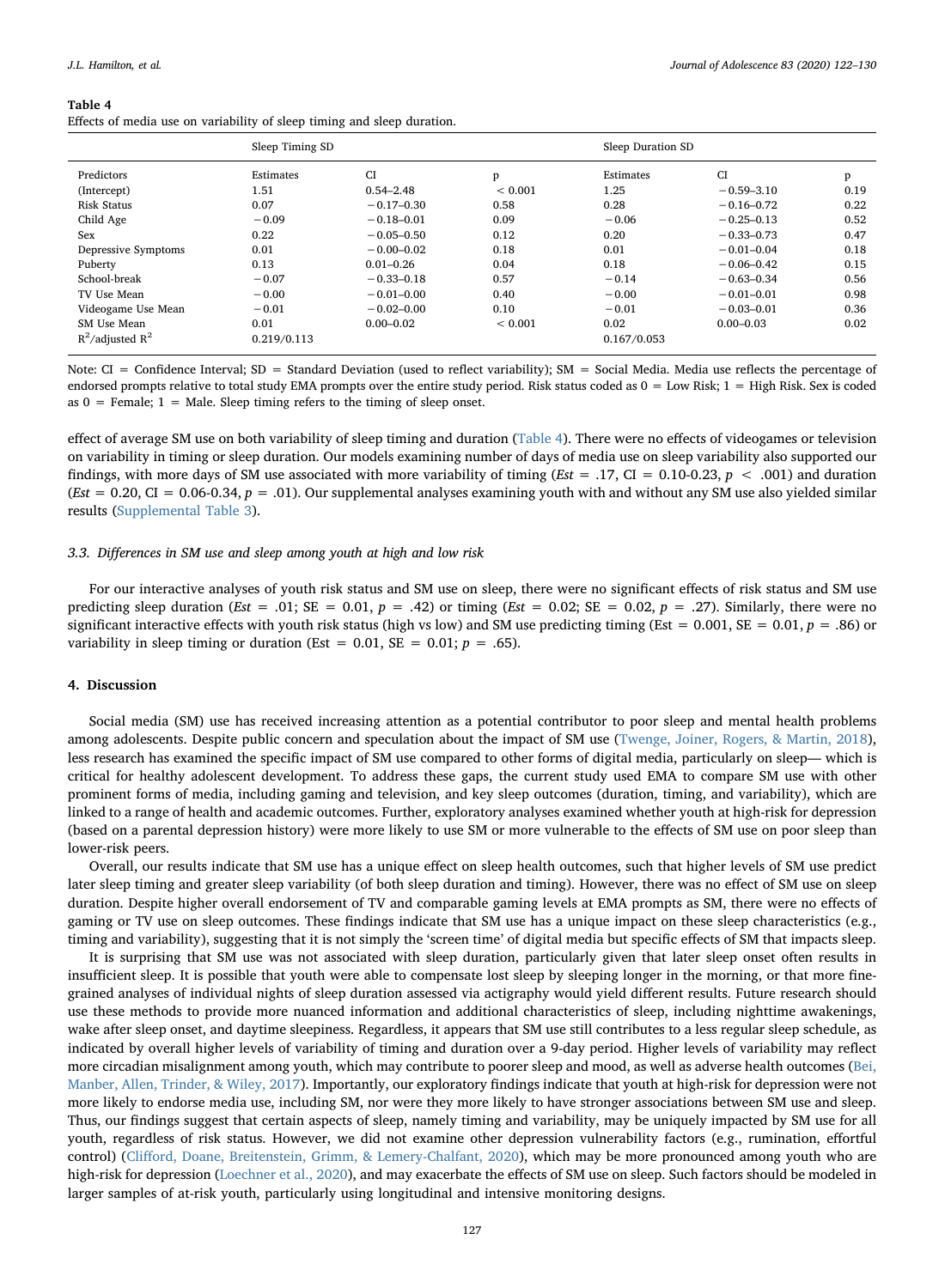Although our study did not explore potential mechanisms through which SM use impacts sleep ([Scott & Woods, 2019](#page-8-10)), there are several theoretical possibilities that warrant attention. First, research on SM use more generally has highlighted the potential for displacement effects (i.e., taking time away spent sleeping), 2) bright and blue light effects (i.e., bright light, especially blue spectrum wavelength light, suppresses melatonin, thereby delaying sleepiness), and 3) psychophysiological activation (i.e., physiologically or psychologically arousing content eliciting positive or negative emotional responses) ([Cain & Gradisar, 2010](#page-7-6)). The unique associations of SM and sleep outcomes, and comparable or higher levels of other media use, may suggest the latter as a potential mechanism through which SM affects youth sleep [\(Scott & Woods, 2019](#page-8-10)). First, SM inherently has more social content and affordances [\(Moreno &](#page-8-8) [Uhls, 2019\)](#page-8-8), which is not only designed to keep youth's attention, but it also has more personally-relevant information and quantifiable social feedback [\(Nesi et al., 2018](#page-8-9)). Social feedback and one's standing in a peer network are important in adolescence ([Nelson,](#page-8-25) [Leibenluft, McClure, & Pine, 2005\)](#page-8-25). Thus, SM may have both more rewarding (e.g., positive comments, likes, new followers) and potentially threatening content (e.g., negative comments, absence of feedback, cyberbullying) [\(Shapiro & Margolin, 2014\)](#page-8-26). Given that youth are more sensitive to both social reward and threat ([Blakemore, 2008\)](#page-7-18) and prone to ruminative processes ([Hamilton, Stange,](#page-7-19) [Abramson, & Alloy, 2015](#page-7-19)), SM may be more difficult to disengage from and also have more affective consequences ([Crone & Konijn,](#page-7-11) [2018;](#page-7-11) [Sherman, Payton, Hernandez, Green](#page-8-27)field, & Dapretto, 2016). This may make it more difficult to wind down and fall asleep, and pre-sleep cognitive arousal may be one way in which SM use affects sleep (Scott & Woods). Thus, it may be that SM confers risk for later sleep timing and more variable sleep schedules through its effects on psychophysiological arousal. However, it would be advantageous for future research to examine neurophysiological processes during SM use, which would provide empirical evidence for this theoretical explanation.

In addition, it would be beneficial to further analyze the different platforms and features within SM [\(Nesi et al., 2018\)](#page-8-9), given that there are different uses and gratifications that may distinctly impact sleep [\(Scott & Woods, 2019](#page-8-10)). Given that SM applications now include features that incorporate aspects of video streaming and gaming, future research is needed to determine whether our findings are replicated when device and behaviors within SM are considered. Although youth may not be using more SM per our EMA prompts, it is possible that SM use may occur on more portable devices than TV or gaming [\(Twenge, Hisler, & Krizan, 2019\)](#page-8-28), allowing youth to use it in their bed and at night, and potentially out of the purview of parental awareness. Importantly, since we did not capture last timing of use or the device used, our findings cannot necessarily rule out the possibility that SM use is displacing time spent asleep or disrupting it due to blue light emissions. Although this argument has been made by other authors ([Boers, Afzali,](#page-7-20) [Newton, & Conrod, 2019](#page-7-20)), neither study parsed out when youth are using SM compared to other forms of digital media and what type of device is being used. This makes it hard to know whether youth with SM use are more likely to be using a smartphone versus other device (e.g., game console), which also was not examined in this study. Future studies should examine the timing of SM use relative to other forms of media, and the specific context in which it is being used (e.g., in bed, at nighttime, on smartphone). Particularly now that nearly all forms of media are now accessible via smartphone, which was less prominent during the years that this study was conducted (2015–2017), it will be important to compare specific types of smartphone use and the times at which youth are accessing it for different purposes. Further, the number of platforms has continued to grow exponentially in recent years, which has also altered how youth are using SM (such as YouTube, group chat). Thus, the findings here may represent only a snapshot into the emerging trends of SM use, which warrant in-depth examination in real time.

Several limitations should be noted, which have implications for study interpretations and future directions. First, although over 90% of youth use SM and 45% report using it "constantly" ([Anderson & Jiang, 2018\)](#page-7-21), rates were lower in 2015 (when the current study was launched), particularly among youth under 13. In our study, rates of overall SM use (and gaming use) were relatively low proportionally to the other activities endorsed over the EMA period. Although this time period may not reflect the general trend of SM use in recent years [\(Anderson & Jiang, 2018\)](#page-7-21), it is important to note that the majority of youth in our study were not using SM regularly (or more than 50% of the study period). Consequently, this lower endorsement of SM use limited our ability to test the temporality of SM use and sleep, which makes these findings overall cross-sectional in nature despite the strengths of our assessment approach. It is possible that our study design of providing youth with smartphones altered their engagement with SM and other media. Although youth were permitted to download external applications and use the phone for personal use, it is quite possible that many did not. Given that the age of smartphone ownership and SM use among youth has declined in the US [\(Anderson & Jiang,](#page-7-21) [2018\)](#page-7-21), future studies may be able to examine SM use more naturalistically using youth's own smartphones.

It is important to note that youth with SM use during this time period, when SM use lower in this age group, may reflect other 'third variables' that explain the relationships found in this study. For instance, more lax parenting practices among parents who allowed SM use for youth under 13 despite media age requirements may account for the observed relationships between SM use and sleep. Parenting styles may similarly explain more variable sleep schedules and later sleep timing, if parents are less involved and/or there are fewer rules set or enforced regarding media use and/or bedtimes ([Short et al., 2011](#page-8-29)). Other individual or environmental factors that were not assessed may also influence sleep timing and regularity, such as exposure to acute or chronic stressors in one's environment and pre-sleep cognitive arousal [\(Wuyts et al., 2012\)](#page-8-30), which remains important to examine in future studies. The specific characteristics of our sample (e.g., selected on the basis of parental psychopathology) may not generalize across adolescents. However, examining SM use and its effects on sleep in at-risk youth remains an important factor to examine in larger samples, and we hope this study prompts future research in this area, as this may have important clinical implications for prevention and intervention. Although our EMA design provides a unique measure of SM and other media endorsement, it does not capture the full experience of SM, such as duration, timing, and motivations for use, content, or subjective experiences online. There are important differences in how youth use SM, and whether SM varies across developmental stages. It will be critical to evaluate the full SM context to better understand the aspects of SM that impact sleep, such as assessing subjective experiences and using novel methods of passive sensing of smartphone-based SM use.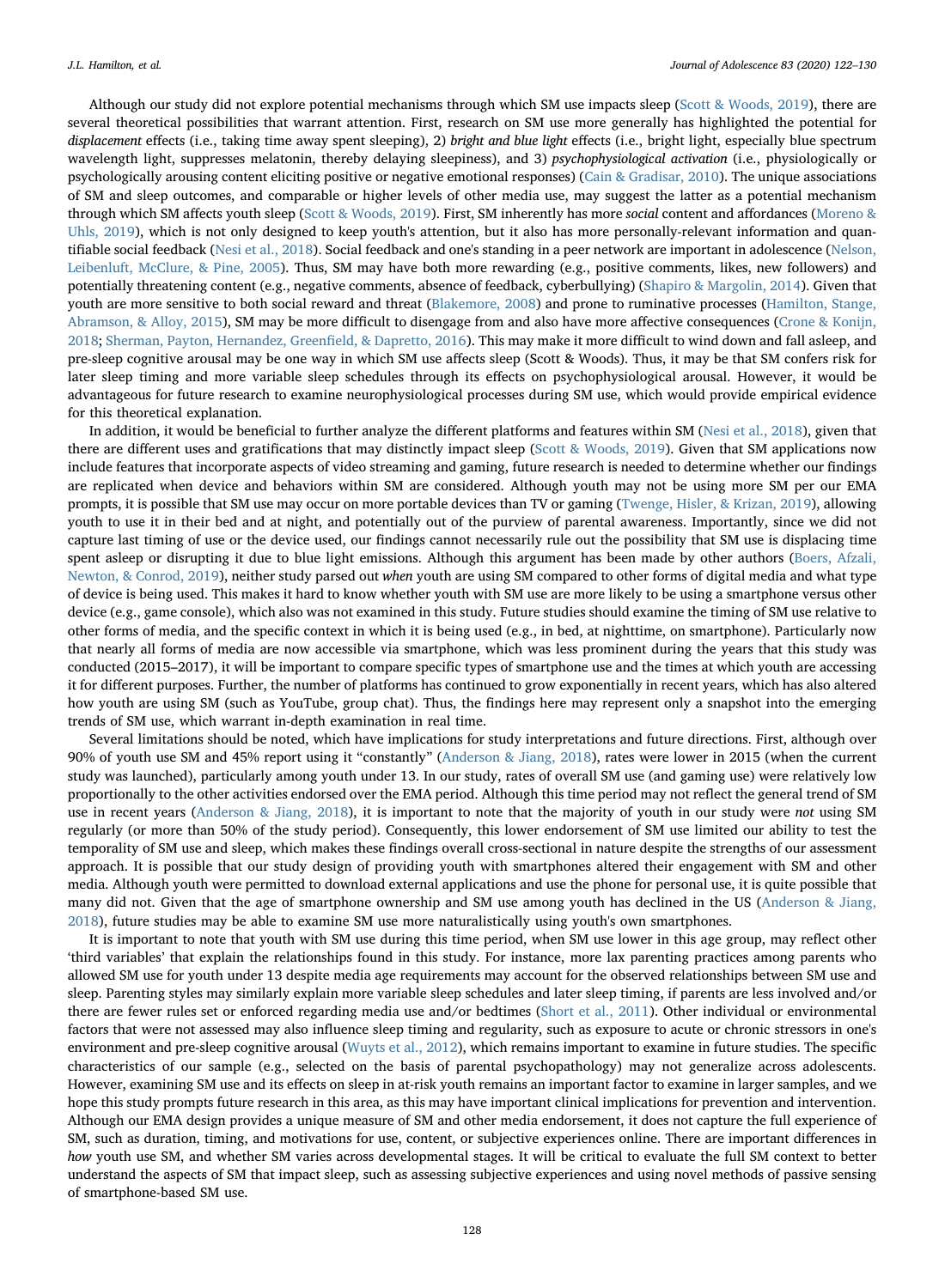Our study advances the field and our understanding of SM use and sleep in critical ways. Our EMA design provides a distinct measurement of SM and other media use that may be less subject to self-report bias or over-inflated estimates of SM use by youth, which limits the potential for youth with sleep problems simply to perceive more SM use. In addition, our study is the first to examine SM use and sleep outcomes in a sample of youth (ages 9–13) at high- and low risk for depression. Our findings show that SM use impacts sleep timing and variability for youth regardless of depression vulnerability (at least parental depression vulnerability). These findings have important implications for public policy and guidelines involving SM use, including among at-risk youth. Although our findings by no means imply causality on the effects of SM use on sleep outcomes, they do suggest that SM may have a distinct association with sleep health. In particular, SM use impacts later sleep timing and more variable sleep schedules, which are known risk factors for poor physical and mental health outcomes (e.g., depression, suicidality, substance use). Thus, given the body of literature to which our study uniquely adds, it is important for parents, clinicians, and educators to be aware that SM use may be a contributing factor for poor sleep, and that monitoring and regulating SM use is one potential method to improve sleep outcomes during the developmental period of adolescence.

#### Declaration of competing interest

The authors have no conflicts of interest to declare. This work was supported by NIH grants to Jessica L. Hamilton (T32HL082610) and Lauren M. Bylsma (K01MH104325). Subject recruitment for this project was also supported by an NIH grant to University of Pittsburgh's Clinical and Translational Science Institute (UL1TR001857).

#### Acknowledgments

We would like to thank Lorraine Scott and Amanda Adams for their contribution to data collection for this study.

#### Appendix A. Supplementary data

Supplementary data to this article can be found online at <https://doi.org/10.1016/j.adolescence.2020.07.009>.

# References

<span id="page-7-21"></span>Anderson, M., & Jiang, J. (2018). [Teens, social media, and technology.](http://refhub.elsevier.com/S0140-1971(20)30104-4/sref1) (Retrieved from pewresearch.org).

- <span id="page-7-15"></span>[Angold, A., Costello, E. J., Messer, S. C., Pickles, A., Winder, F., & Silver, D. \(1995\). The development of a short questionnaire for use in epidemiological studies of](http://refhub.elsevier.com/S0140-1971(20)30104-4/sref2) depression in children and adolescents. [International Journal of Methods in Psychiatric Research, 5](http://refhub.elsevier.com/S0140-1971(20)30104-4/sref2), 237–249.
- <span id="page-7-16"></span>Bei, B., Manber, R., Allen, N. B., Trinder, J., & Wiley, J. F. (2017). Too long, too short, or too variable? Sleep intraindividual variability and its associations with perceived sleep quality and mood in adolescents during naturalistically unconstrained sleep. Sleep, 40(2), <https://doi.org/10.1093/sleep/zsw067>.
- <span id="page-7-4"></span>Bernert, R. A., Hom, M. A., Iwata, N. G., & Joiner, T. E. (2017). Objectively assessed sleep variability as an acute warning sign of suicidal ideation in a longitudinal evaluation of young adults at high suicide risk. Journal of Clinical Psychiatry, 78(6), e678-e687. [https://doi.org/10.4088/JCP.16m11193.](https://doi.org/10.4088/JCP.16m11193)

<span id="page-7-18"></span>Blakemore, S. J. (2008). The social brain in adolescence. Nature Reviews Neuroscience, 9(4), 267–277. [https://doi.org/10.1038/nrn2353.](https://doi.org/10.1038/nrn2353)

<span id="page-7-20"></span>Boers, E., Afzali, M. H., Newton, N., & Conrod, P. (2019). Association of screen time and depression in adolescence. JAMA Pediatr.. [https://doi.org/10.1001/](https://doi.org/10.1001/jamapediatrics.2019.1759) [jamapediatrics.2019.1759.](https://doi.org/10.1001/jamapediatrics.2019.1759)

<span id="page-7-9"></span>Breiner, K., Li, A., Cohen, A. O., Steinberg, L., Bonnie, R. J., Scott, E. S., ... Galvan, A. (2018). Combined effects of peer presence, social cues, and rewards on cognitive control in adolescents. Developmental Psychobiology, 60(3), 292–302. [https://doi.org/10.1002/dev.21599.](https://doi.org/10.1002/dev.21599)

<span id="page-7-6"></span>Cain, N., & Gradisar, M. (2010). Electronic media use and sleep in school-aged children and adolescents: A review. Sleep Medicine, 11(8), 735–742. [https://doi.org/10.](https://doi.org/10.1016/j.sleep.2010.02.006) [1016/j.sleep.2010.02.006.](https://doi.org/10.1016/j.sleep.2010.02.006)

<span id="page-7-7"></span>Carter, B., Rees, P., Hale, L., Bhattacharjee, D., & Paradkar, M. S. (2016). Association between portable screen-based media device access or use and sleep outcomes: A systematic review and meta-analysis. JAMA Pediatrics, 170(12), 1202–1208. <https://doi.org/10.1001/jamapediatrics.2016.2341>.

<span id="page-7-5"></span>Cdc (2018). Injury prevention and control: WISQARS. Retrieved from [https://www.cdc.gov/injury/wisqars/index.html.](https://www.cdc.gov/injury/wisqars/index.html)

- <span id="page-7-17"></span>Clifford, S., Doane, L. D., Breitenstein, R., Grimm, K. J., & Lemery-Chalfant, K. (2020). Effortful control moderates the relation between electronic-media use and objective sleep indicators in childhood. Psychological Science, 956797620919432. <https://doi.org/10.1177/0956797620919432>.
- <span id="page-7-11"></span>Crone, E. A., & Konijn, E. A. (2018). Media use and brain development during adolescence. Nature Communications, 9(1), [https://doi.org/10.1038/s41467-018-03126](https://doi.org/10.1038/s41467-018-03126-x) [x](https://doi.org/10.1038/s41467-018-03126-x) 588.

<span id="page-7-0"></span>[Dahl, R. E., & Lewin, D. S. \(2002\). Pathways to adolescent health sleep regulation and behavior.](http://refhub.elsevier.com/S0140-1971(20)30104-4/sref13) Journal of Adolescent Health, 31(6 Suppl), 175–184.

- <span id="page-7-10"></span>[Gunther Moor, B., van Leijenhorst, L., Rombouts, S. A., Crone, E. A., & Van der Molen, M. W. \(2010\). Do you like me? Neural correlates of social evaluation and](http://refhub.elsevier.com/S0140-1971(20)30104-4/sref14) [developmental trajectories.](http://refhub.elsevier.com/S0140-1971(20)30104-4/sref14) Social Neuroscience, 5, 461–482.
- <span id="page-7-8"></span>Hale, L., & Guan, S. (2015). Screen time and sleep among school-aged children and adolescents: A systematic literature review. Sleep Medicine Reviews, 21, 50-58. [https://doi.org/10.1016/j.smrv.2014.07.007.](https://doi.org/10.1016/j.smrv.2014.07.007)
- <span id="page-7-12"></span>Hamilton, J. L., Ladouceur, C. D., Silk, J. S., Franzen, P. L., & Bylsma, L. M. (2020). Higher Rates of Sleep Disturbance Among Offspring of Parents With Recurrent Depression Compared to Offspring of Nondepressed Parents. Journal of Pediatric Psychology, 45(1), 1-11. <https://doi.org/10.1093/jpepsy/jsz079>.
- <span id="page-7-19"></span>Hamilton, J. L., Stange, J. P., Abramson, L. Y., & Alloy, L. B. (2015). Stress and the development of cognitive vulnerabilities to depression explain sex differences in depressive symptoms during adolescence. Clincal Psychological Science, 3(5), 702-714. <https://doi.org/10.1177/2167702614545479>.
- <span id="page-7-1"></span>Hirshkowitz, M., Whiton, K., Albert, S. M., Alessi, C., Bruni, O., DonCarlos, L., et al. (2015). National sleep foundation's updated sleep duration recommendations: Final report. Sleep Health, 1(4), 233–243. <https://doi.org/10.1016/j.sleh.2015.10.004>.
- <span id="page-7-13"></span>Joormann, J., Gilbert, K., & Gotlib, I. H. (2010). Emotion identification in girls at high risk for depression. Journal of Child Psychology and Psychiatry, 51(5), 575–582. <https://doi.org/10.1111/j.1469-7610.2009.02175.x>.
- <span id="page-7-3"></span>Kelly, Y., Zilanawala, A., Booker, C., & Sacker, A. (2018). Social media use and adolescent mental health: Findings from the UK millennium cohort study. Eclincal Medicine, 6, 59–68. [https://doi.org/10.1016/j.eclinm.2018.12.005.](https://doi.org/10.1016/j.eclinm.2018.12.005)
- <span id="page-7-14"></span>Kopala-Sibley, D. C., Jelinek, C., Kessel, E. M., Frost, A., Allmann, A. E. S., & Klein, D. N. (2017). Parental depressive history, parenting styles, and child psychopathology over 6 years: The contribution of each parent's depressive history to the other's parenting styles. Development and Psychopathology, 29(4), 1469–1482. <https://doi.org/10.1017/S0954579417000396>.
- <span id="page-7-2"></span>Levenson, J. C., Shensa, A., Sidani, J. E., Colditz, J. B., & Primack, B. A. (2016). The association between social media use and sleep disturbance among young adults. Preventive Medicine, 85, 36–41. [https://doi.org/10.1016/j.ypmed.2016.01.001.](https://doi.org/10.1016/j.ypmed.2016.01.001)